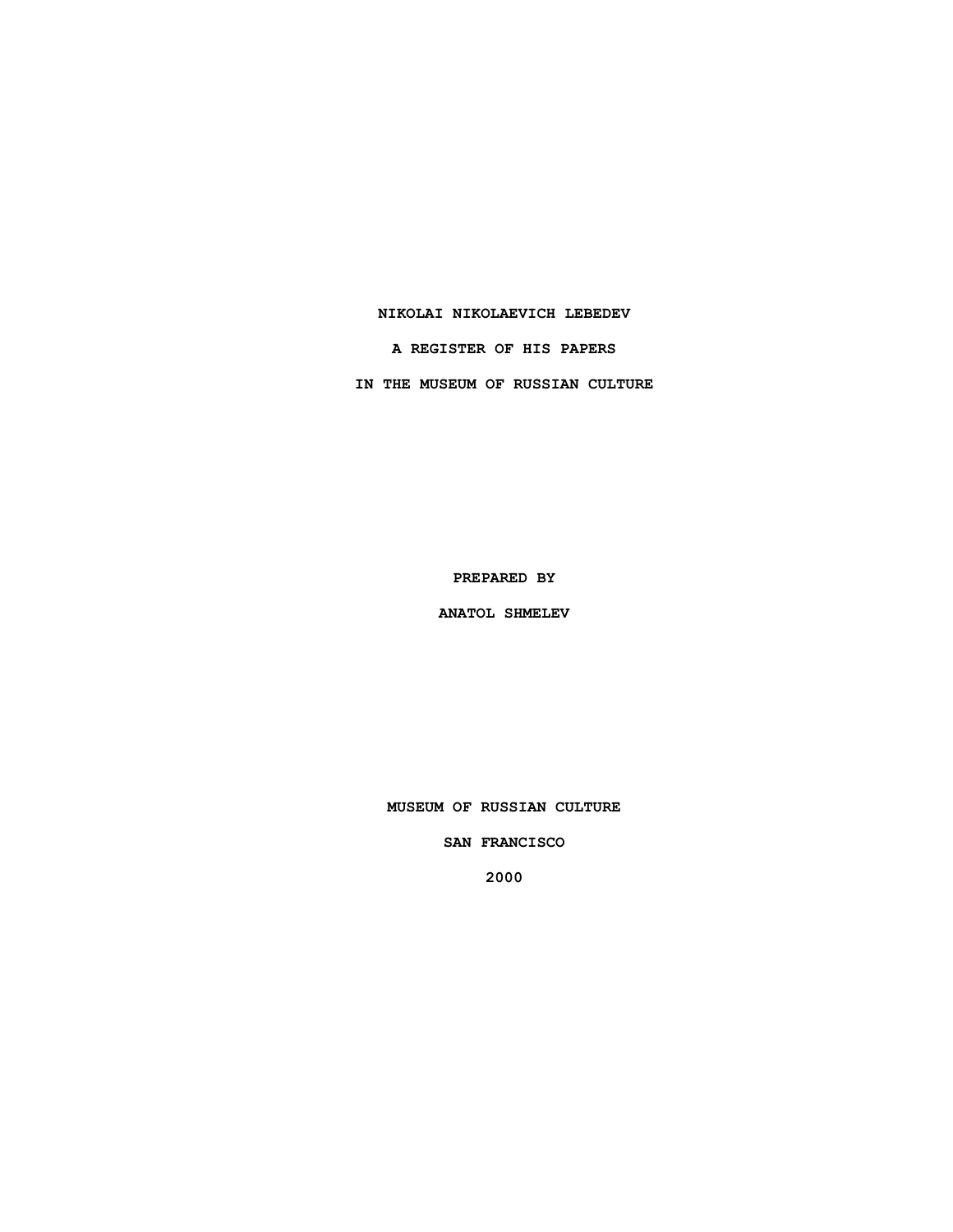## **NIKOLAI NIKOLAEVICH LEBEDEV**

## **BIOGRAPHICAL NOTE**

| 1905 April 5 (N.S.) | Born, Chita, Russia                                                                 |
|---------------------|-------------------------------------------------------------------------------------|
| 1944                | Naturalized as an American citizen                                                  |
| 1947-1979           | Treasurer, Russian Benevolent Trust Fund in Memory<br>of V. P. and M. P. Anitchkoff |
| 1980 January 26     | Died, San Francisco, California                                                     |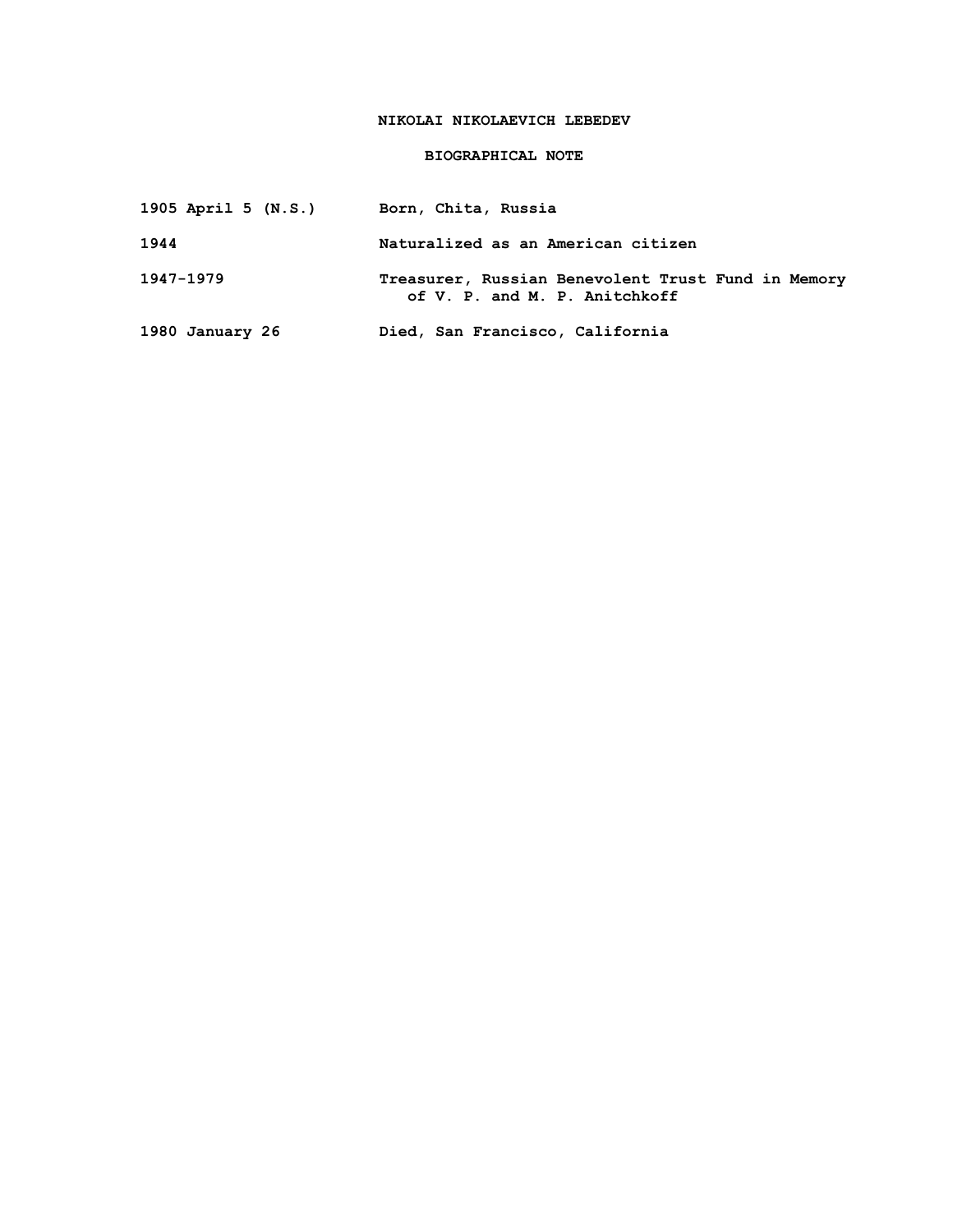#### **SCOPE AND CONTENT NOTE**

#### **NIKOLAI NIKOLAEVICH LEBEDEV PAPERS**

**N. N. Lebedev was active in several Russian organizations in San Francisco from the 1940s to the 1970s, particularly in the Russian Benevolent Trust Fund in Memory of V. P. and M. P. Anitchkoff, of which he was treasurer during the entire period of its existence (1947-1979). This organization aided recent Russian immigrants, especially those arriving from China following the Second World War, and Lebedev's papers reflect its activities in this respect. The SUBJECT FILE also contains a small amount of material relating to N. N. and A. I. Lebedev's participation in social and cultural organizations such as the Russian Women's Home of Mercy (1940s) and Den' russkogo rebenka celebrations in San Francisco in the 1970s.**

**Detailed processing and preservation microfilming for these materials were made possible by a generous grant from the National Endowment for the Humanities and by matching funds from the Hoover Institution and Museum of Russian Culture. The grant also provides depositing a microfilm copy in the Hoover Institution Archives. The original materials and copyright to them (with some exceptions) are the property of the Museum of Russian Culture, San Francisco. A transfer table indicating corresponding box and reel numbers is appended to this register.**

**The Hoover Institution assumes all responsibility for notifying users that they must comply with the copyright law of the United States (Title 17 United States Code) and Hoover Rules for the Use and Reproduction of Archival Materials.**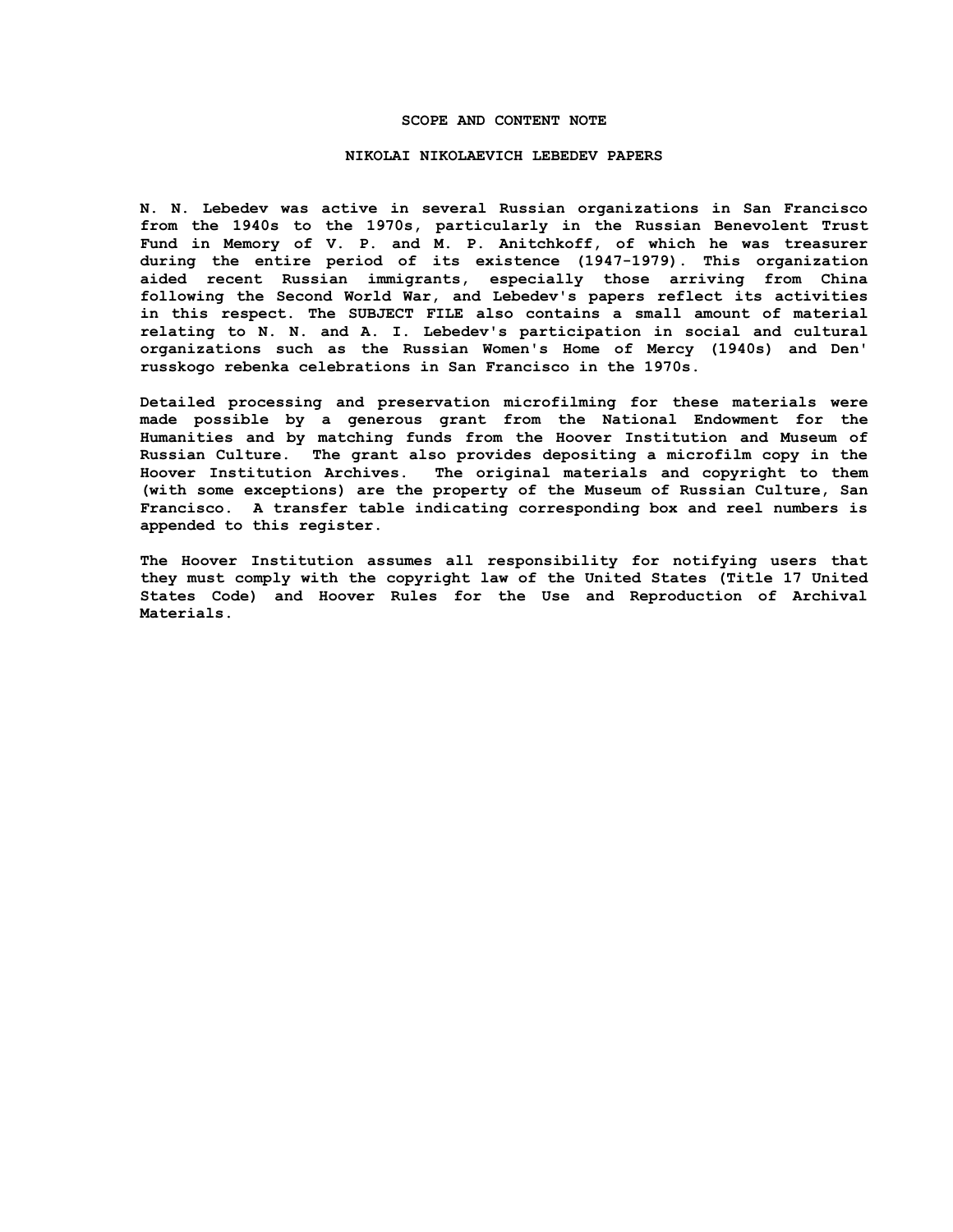## **REGISTER**

# **NIKOLAI NIKOLAEVICH LEBEDEV PAPERS**

**SERIES DESCRIPTION:**

| Box Nos | Series                                                                                                                                                                                                                                       |
|---------|----------------------------------------------------------------------------------------------------------------------------------------------------------------------------------------------------------------------------------------------|
| 1       | BIOGRAPHICAL FILE, 1929-1980. Awards, clippings,<br>employment records, family file, identity papers, income<br>tax returns, and marriage certificates, arranged<br>alphabetically by physical form                                          |
| $1 - 8$ | RUSSIAN BENEVOLENT TRUST FUND IN MEMORY OF V.P. AND M.P.<br>ANITCHKOFF, 1947-1974. Correspondence, financial records<br>and minutes of meetings, arranged alphabetically by<br>physical form                                                 |
| 8       | SUBJECT FILE, 1920-1976. Albums, clippings,<br>correspondence, and programs, arranged alphabetically by<br>subject                                                                                                                           |
| 9       | PHOTOGRAPHS, undated. Numerous prints depicting N. N. and<br>A. I. Lebedev, together and separately and in groups, as<br>well as Den' russkogo rebenka celebrations and meetings of<br>the Harbin Polytechnic Alumni Association. Not filmed |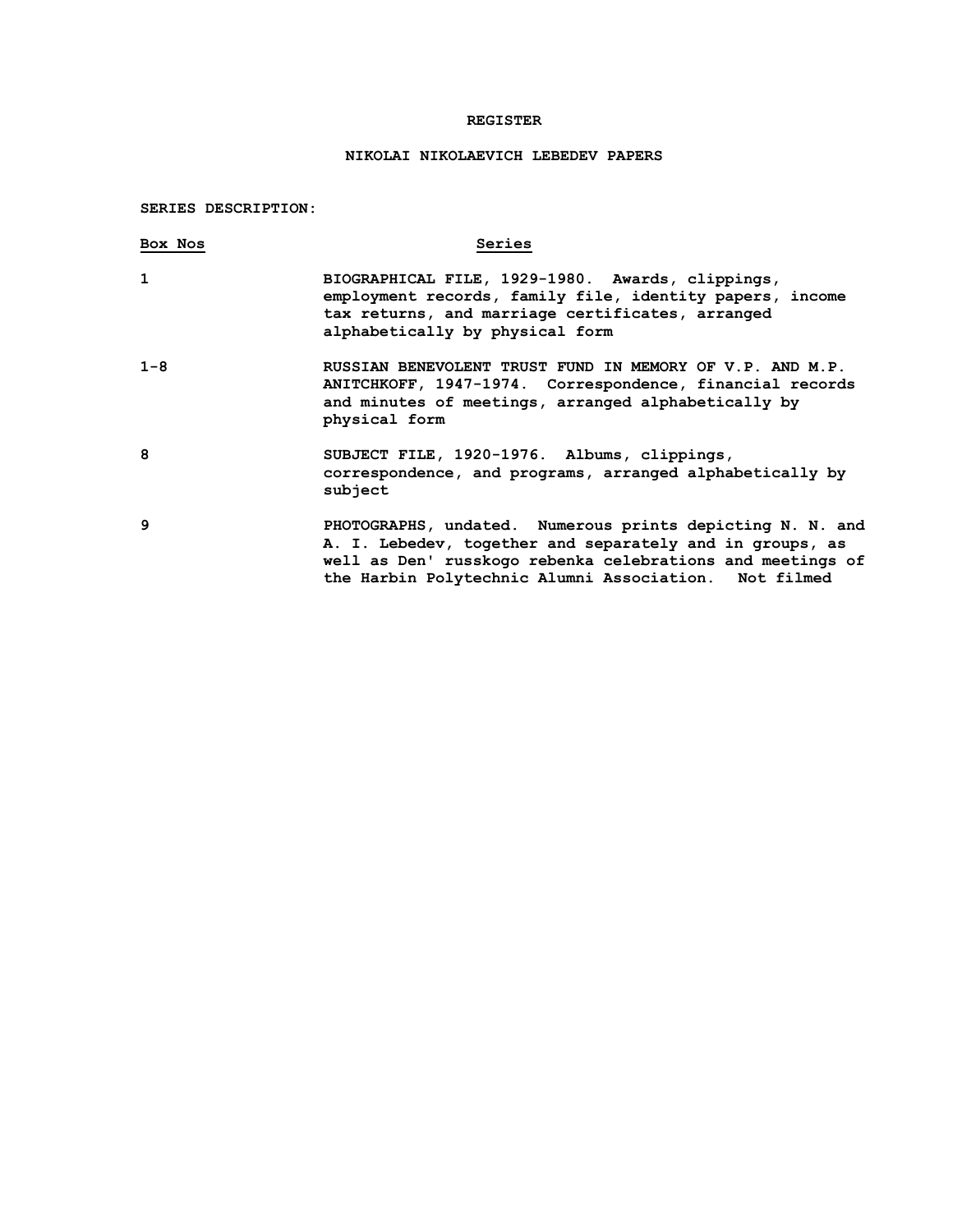**CONTAINER LIST:**

|         | Box Folder              |                                                            |
|---------|-------------------------|------------------------------------------------------------|
| Nos Nos |                         | Contents                                                   |
| 1.      |                         | BIOGRAPHICAL FILE, 1929-1980                               |
|         | 1                       | Awards                                                     |
|         | $\overline{\mathbf{2}}$ | Clippings about N. N. Lebedev                              |
|         | 3                       | Employment records                                         |
|         |                         | Family file - Lebedev (Kvitko), Anna Ivanovna              |
|         | 4                       | Death certificate.<br>Includes memorial resolution         |
|         |                         | of the Laundry, Dry Cleaning and Dye House                 |
|         |                         | Workers International Union, Local 26                      |
|         | 5                       | Employment records                                         |
|         | 6                       | Identity papers. Includes copy and English                 |
|         |                         | translation of birth certificate, and                      |
|         |                         | certificate of naturalization                              |
|         |                         |                                                            |
|         | 7                       | Identity papers. Includes English translation of birth     |
|         |                         | certificate, certificate of naturalization, driver's       |
|         |                         | license and various other identification and               |
|         |                         | insurance cards                                            |
|         | 8                       | Income tax returns                                         |
|         | 9                       | Marriage certificates                                      |
|         |                         | RUSSIAN BENEVOLENT TRUST FUND IN MEMORY OF V. P. AND M. P. |
|         |                         | ANITCHKOFF, 1947-1974                                      |
|         | 10                      | Correspondence                                             |
|         |                         | Financial records                                          |
|         | 11                      | General                                                    |
|         | 12                      | Bank books                                                 |
|         |                         | Bank statements                                            |
|         | 13                      | 1947-1950                                                  |
|         | 14                      | 1951-1952                                                  |
|         | 15                      | 1953-1957                                                  |
|         |                         |                                                            |
| 2.      | 1                       | 1958-1963                                                  |
|         |                         | Checkbooks                                                 |
|         | $\overline{\mathbf{c}}$ | 1947-1952                                                  |
|         | 3                       | 1952-1955                                                  |
|         | 4                       | 1955-1963                                                  |
|         |                         | Ledgers                                                    |
|         | 5                       | 1947-1952                                                  |
|         |                         |                                                            |
| 3.      | 1                       | 1952-1960                                                  |
|         |                         | Loan control records                                       |
|         | $\overline{2}$          | Cardex                                                     |
|         | $3 - 4$                 | Lists                                                      |
|         |                         | Receipt books                                              |
|         | 5                       | 1947-1952                                                  |
| 4.      | 1                       | 1952-1954                                                  |
|         | $\overline{2}$          | 1954-1957                                                  |
|         | 3                       | 1957-1962                                                  |
|         |                         |                                                            |
| 5.      | 1                       | 1962-1970                                                  |
|         |                         | Minutes of meetings (with attachments)                     |
|         | $\mathbf{2}$            | General. Notes, 1965-1974                                  |
|         | 3                       | 1947                                                       |
|         | 4                       | 1948                                                       |
|         |                         | 1949                                                       |
|         | 5                       | January-August                                             |
|         |                         |                                                            |